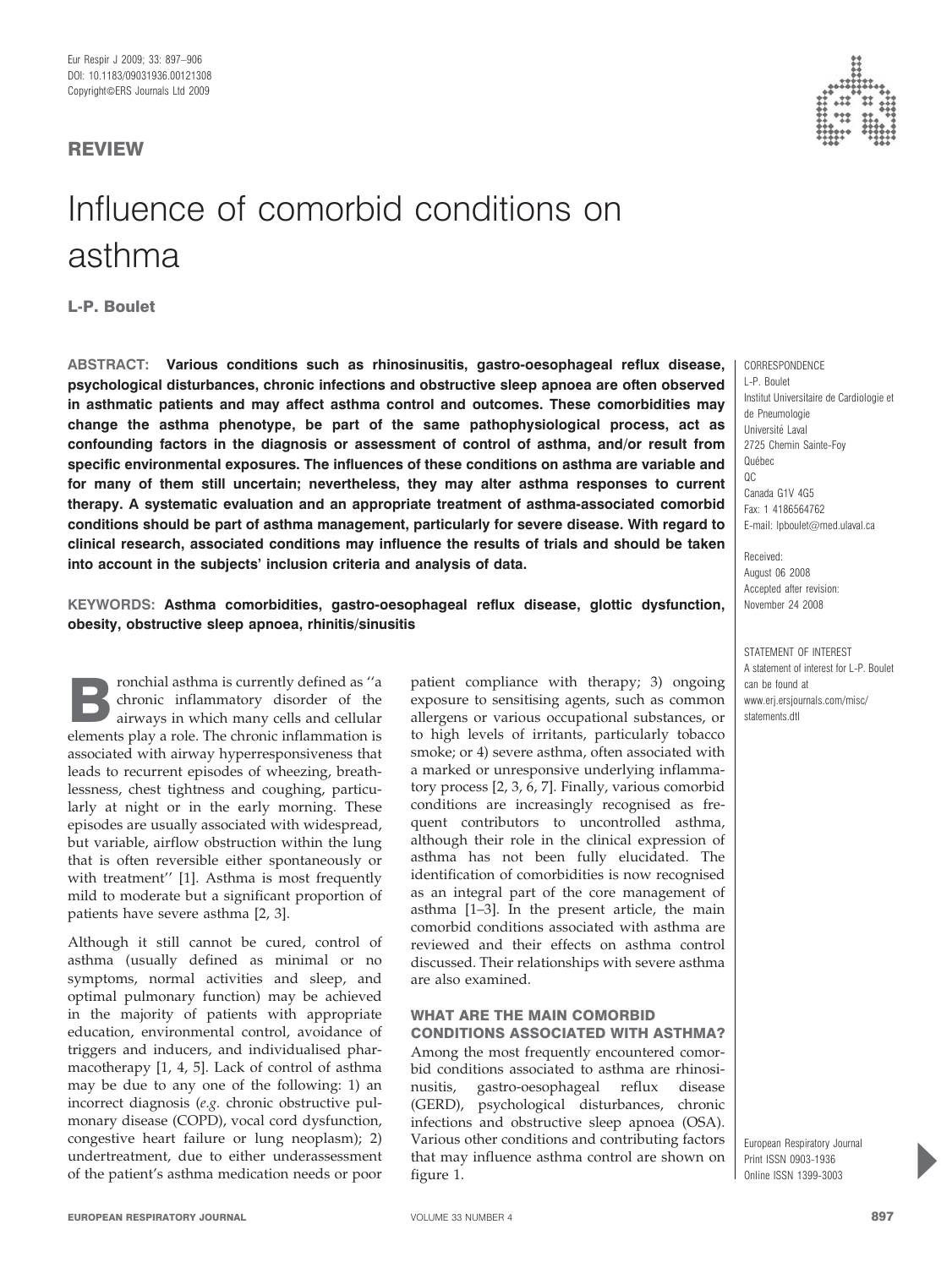

FIGURE 1. Asthma-related comorbidities. GERD: gastro-oesophageal reflux disease; OSA: obstructive sleep apnoea; ABPA: allergic bronchopulmonary aspergillosis; COPD: chronic obstructive pulmonary disease.

The prevalence of comorbidities seems to be particularly high in severe asthma, and may be particularly detrimental to asthma control in such individuals [2, 3, 8–11]. In the National Heart, Lung, and Blood Institute cohort, severe asthma presented an increase in aspirin intolerance, in GERD (41% versus 12–16%), and in history of sinusitis (54% versus 33–37%) or pneumonia (63% versus 35–36%) compared with nonsevere asthma [8]. In the European Network For Understanding Mechanisms Of Severe Asthma (ENFUMOSA) cohort, severe asthma was associated with obesity, aspirin sensitivity and sinusitis in females, and inversely associated with atopy [9]. TEN BRINKE et al. [10] reported that severe nasal sinus disease (adjusted odds ratio (OR) 3.7), GERD (OR 4.9), recurrent respiratory infections (OR 6.9), psychological dysfunction (OR 10.8) and OSA (OR 3.4) were associated with frequent asthma exacerbations in severe asthma. Multivariate analyses indicated that severe chronic sinus disease and psychological dysfunction were the only factors independently associated with frequent exacerbations. However, this last analysis had some methodological limitations, as multiple regression analyses took into account 13 different co-factors for a limited sample size, with the quoted ORs applying to independent factors corrected for age and asthma duration, but not the other factors.

#### UPPER AIRWAYS DISEASES

Allergic rhinitis is associated with an increased risk of asthma [12–14]. Upper airways conditions, such as allergic or nonallergic rhinitis and sinusitis, are commonly associated with asthma and influence asthma outcomes, although there is still controversy regarding the magnitude of this effect [15–18]. The ''united airways'' concept suggests that upper and lower airways inflammatory processes such as asthma and rhinitis are of a similar type [19, 20]. Rhinitis may influence asthma through various mechanisms, including: 1) the release of mediators into the airways or peripheral circulation; 2) neural reflexes; 3) increased production of bone marrow progenitors of inflammatory cells; 4) increased lower airway exposure to airborne contaminants from mouth breathing; and 5) increased need for conditioning the inspired air.

BRAUNSTAHL and co-workers [21, 22] have reported that segmental bronchial allergen provocation in nonasthmatic allergic rhinitis patients resulted in peripheral blood eosinophilia and induction of allergic inflammation in the nose, while nasal allergen provocation in patients with allergic rhinitis resulted in generalised airway inflammation through upregulation of adhesion molecules. This suggests that nasal and bronchial inflammation affect each other, possibly through a systemic effect [23, 24].

Most allergic asthmatic patients also suffer from rhinitis, with the proportion being as high as 95% in some studies [12, 15, 25]. Rhinitis is also common in nonallergic asthma [14] and it is actually underdiagnosed, particularly in primary care [26]. Overall, the literature suggests both children and adults with comorbid rhinitis and asthma have more frequent physician's visits, emergency room visits and hospital admissions for asthma, and higher asthma-related drug expenses [12, 15, 17, 18, 27].

Agents acting on both the upper and lower airways, such as anti-immunoglobulin E and leukotriene receptor antagonists, may lead to a concomitant improvement of these conditions, and a positive response of one of these diseases usually predicts a response to the other [28, 29]. However, it was surprising to note an increase in symptoms of rhinitis in a large population of severe allergic asthmatics treated with omalizumab compared with placebo [29]. Although there is still some controversy about the benefits of adequately treating rhinitis for asthma outcomes, there is evidence that this does improve asthma patients' disease control and quality of life [17, 30–34]. In asthmatic patients with allergic rhinitis, PRICE et al. [35] suggested that combined treatment with montelukast and budesonide provided significantly greater efficacy in reducing airflow obstruction compared with doubling the dose of budesonide, possibly through an effect of the former on both the nose and lower airways.

With regard to the prevention of asthma in patients with allergic rhinitis, it has been suggested that specific immunotherapy may prevent the development of asthma in children with allergic rhinitis [36, 37]. A 3-yr course of specific immunotherapy with standardised allergen extracts in children with rhinoconjunctivitis reduced the development of asthma at 10-yr follow-up, as evaluated by clinical symptoms up to 7 yrs after treatment [36]. A similar protective effect was suggested in another study of adult rhinitic patients [37]. Furthermore, one trial has reported that the use of cetirizine in children aged  $<$ 2 yrs of age with atopic dermatitis and at least one parent or sibling with a history of asthma or allergy delayed or, in some cases, prevented the development of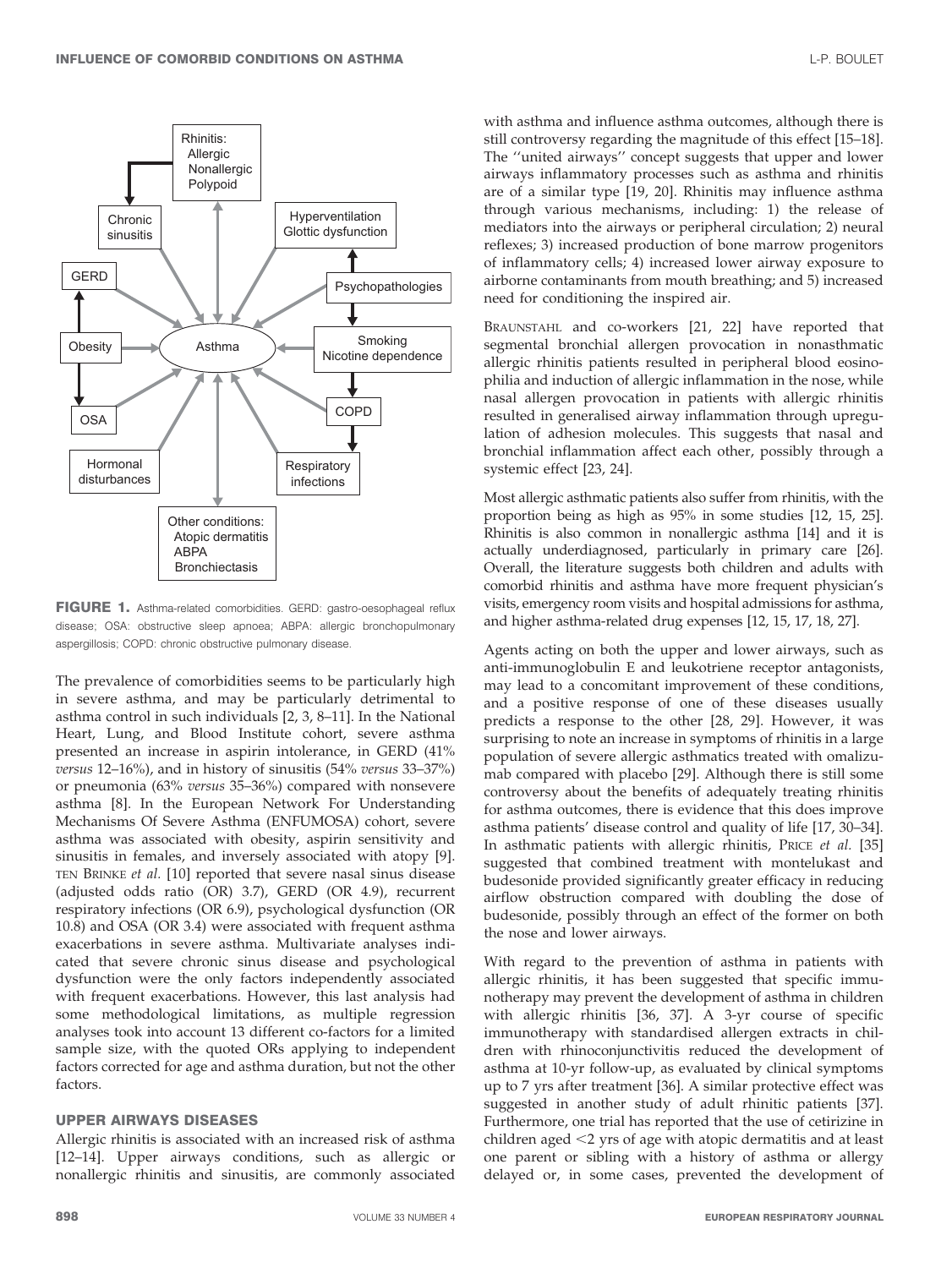asthma in a subgroup sensitised to grass pollen and, to a lesser extent, house dust mite [38].

It remains unknown whether the above observations are the result either of an effect of upper airway inflammation on lower airways or vice versa, or of a common global airway inflammatory process, but it is nonetheless possible that these processes influence bone marrow or activation of systemic inflammation [20, 23].

With respect to chronic sinusitis, it has been reported that  $\sim$ 90% of patients with mild to moderate asthma, and almost 100% of those with severe asthma, have radiological abnormalities of the sinuses [39]. Chronic rhinosinusitis has been associated with both more severe and more difficult to control asthma. TEN BRINKE et al. [40] found extensive sinus disease in 24% of patients with severe asthma, with these patients having increased exhaled nitric oxide, blood eosinophils and induced sputum eosinophils.

The form of chronic rhinosinusitis associated with nasal polyposis and aspirin intolerance is reported in  $\sim$ 5% of patients with asthma. For example, LAMBLIN et al. [41] reported increased lower eosinophilic airway inflammation in patients with asthma and nasal polyps. Nasal polyps are associated with an increased production of cytokines (as well as of growth and chemotactic factors, such as granulocyte-macrophage colony-stimulating factor, interleukin (IL)-5, eosinophil cationic protein and eotaxin) contributing to eosinophil chemotaxis, migration, activation and prolonged survival [42]. Furthermore, nasal polyposis is often associated with aspirin intolerance and a more severe asthma phenotype [43]. In comorbid nasal polyposis and asthma, increased numbers of bronchoalveolar lavage eosinophils and eosinophil peroxidasestaining cells has been reported in subjects with airway hyperresponsiveness, compared with those without such hyperresponsiveness, along with an increased expression of IL-5 and eotaxin [43]. Involvement of IL-9 has also been suggested [44]. Similarly, the current author's group has recently reported a more marked lower airway inflammation in patients with nasal polyps and asthma that required inhaled corticosteroids, compared with those either without asthma, or with asthma but without nasal polyps [45].

#### GERD

The majority of patients with asthma report symptoms related to GERD and/or have an abnormal 24-h oesophageal pH test [46–48]. However, the effect of GERD on asthma is still debated because improvement in asthma following GERD treatment is variable [48–51]. Asthma may promote GERD through changes in intrathoracic pressure or medications acting on the gastrooesophageal sphincter; as a corollary, reflux may promote bronchoconstriction through various mechanisms, such as vagally mediated reflexes, increased airway responsiveness, chronic microaspiration of gastric fluid into the airways, or through airway neurogenic inflammatory responses.

HARDING [46] reported that 82% of people with asthma have an abnormal 24-h oesophageal pH test, although asthma symptoms improved in 69% of patients after treatment of GERD. Moreover, in a recent systematic review of the association between GERD and asthma, HAVEMANN et al. [47] concluded that there is a significant association between GERD and asthma, but found a paucity of data on the direction of causality; in the analysis, the average prevalence of abnormal oesophageal pH, oesophagitis and hiatal hernia in asthmatic subjects was 50.9%, 37.3% and 51.2%, respectively, while the mean prevalence of asthma in individuals with GERD was 4.6% (3.9% in controls). FIELD et al. [48] previously reported that anti-reflux surgery could help asthma symptoms without changing pulmonary function. Another study found that in adult patients with moderate to severe persistent asthma and symptoms of acid reflux, treatment with lansoprazole for 24 weeks improved asthma-related quality of life and reduced exacerbations, particularly in those patients receiving more than one asthma control medication [50]. However, it did not improve asthma control, as assessed by symptoms, pulmonary function or rescue medication use. The effects of GERD on asthma, therefore, are different from one patient to another, and a medication trial may be the best way in which to assess the influence of GERD on asthma [51].

# **OSA**

OSA is a common problem that may be associated with asthma and obesity, but the relationships between these conditions are still to be well defined [52, 53]. Weight loss usually improves both conditions, although it is unclear whether improvement of OSA is part of the improvement in asthma that follows weight loss. YIGLA et al. [52] conducted a prospective cohort study in 20 patients with severe unstable asthma and found an unexpectedly high prevalence of OSA among those receiving long-term chronic or frequent bursts of oral corticosteroid therapy [52]. The authors suggested that the latter phenomenon could be due to increased airway collapsibility.

OSA is associated with both upper and systemic airway inflammation [54, 55]. Pharyngeal inflammation in OSA may promote upper airway collapse, while systemic inflammation may increase cardiovascular morbidity. DEVAOUASSOUX et al. [56] reported bronchial neutrophilia and a high IL-8 concentration on sputum analysis in patients with untreated OSA compared with controls. IL-8 in sputum supernatant was correlated with apnoea/hypopnoea index.

Furthermore, it has been suggested that mechanical changes from treatment with continuous positive airway pressure for OSA could influence airway responsiveness, but LAFOND et al. [57] reported no significant changes in airway responsiveness from baseline after 6 weeks of nocturnal continuous positive airway pressure treatment, although the subjects' asthmarelated quality of life improved.

# PSYCHOPATHOLOGIES

Psychological dysfunction has been observed in asthma, with problems such as anxiety, depression and panic disorders being more frequent than in the general population [58–62]. Patients with severe asthma who frequently use healthcare facilities show more psychological abnormalities, particularly anxiety, depression, and lack of trust towards healthcare providers [59, 62]. Psychological factors may trigger asthma symptoms and affect patients' asthma symptom perception, but also may influence medication compliance and, thus, should be detected and treated promptly and appropriately [62–66]. These conditions are associated with an increased use of urgent care and hospital admissions [67, 68].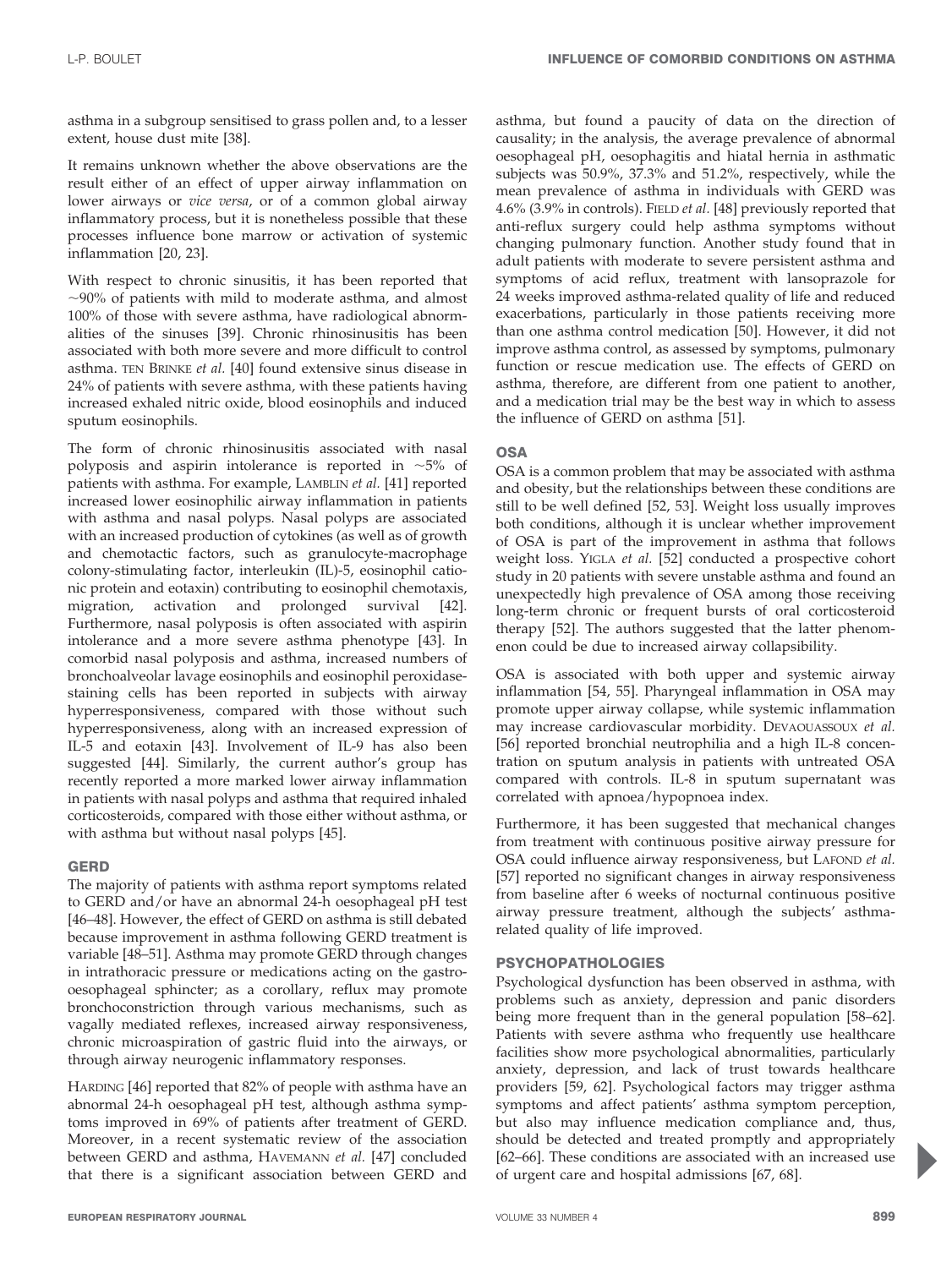Depression and anxiety disorders are common in severe asthma and may be either a consequence of, or a contributor to, this condition [63]. NOWOBILSKI et al. [65] reported that dyspnoea correlated with anxiety trait and anxiety state, neuroticism, and depression in asthmatic males but not in females. Furthermore, KATON et al. [66] observed that youths with asthma have an almost two-fold higher prevalence of comorbid anxiety and depressive disorders compared with controls. Finally, in a prospective community-based cohort study of asthmatic subjects aged 19 and 40 yrs, asthma was associated with anxiety and panic disorder, while after adjusting for potentially confounding variables, active asthma also predicted subsequent panic disorder [69].

Although studies have indicated that treatment of panic disorders can improve asthma outcomes, the authors of a Cochrane meta-analysis on the role of psychological interventions for children with asthma were unable to draw firm conclusions about the efficacy of this approach [70–73]. Studies reporting positive effects were usually conducted by specialists treating well-defined psychopathological comorbidities, whereas studies of psychoeducational interventions carried out by nonspecialists seemed less effective. Finally, more extreme forms of psychopathology, such as bipolar disorder, personality disorders and schizophrenia, have not been identified as occurring more commonly in severe asthma [3, 61, 74].

### RESPIRATORY INFECTIONS

The role of respiratory infections in asthma exacerbations has been recognised for a long time and viruses, e.g. rhinovirus, have particularly been associated with increased asthma hospitalisations in children and adults [75, 76]. Respiratory viruses can act synergistically with other factors, such as allergen or pollutants exposures, to cause asthma exacerbations. How respiratory infections may aggravate asthma is now better known and it has been shown that in asthmatic patients, both innate and adaptive antiviral immunity may be impaired, resulting in the release of inflammatory mediators and cell death, which, associated with the increased viral load, may result in uncontrolled airway inflammation and exacerbation [77].

Agents such as Mycoplasma pneumoniae and Chlamydia pneumoniae have also been implicated in asthma exacerbations and also in long-term decrease in lung function, although their contribution to asthma-related morbidity remains undocumented [78]. Virally induced exacerbations are relatively refractory to corticosteroids. There is evidence that in asthma, impaired interferon response following a rhinovirus infection allows the virus to continue to replicate and then to damage the airway epithelium [79]. Furthermore, DENNING et al. [80] have suggested that a phenotype of severe asthma could be associated with sensitisation to fungal allergens that is sometimes, but not always, associated with allergic bronchopulmonary aspergillosis [80]. The possible role of a colonisation with an enhanced response of the airways to fungi has to be explored.

#### HYPERVENTILATION SYNDROME AND GLOTTIC **DYSFUNCTION**

There are several conditions that may mimic asthma, such as hyperventilation syndrome or various types of glottic dysfunction, and they usually present as a paradoxical adduction of the

vocal cords during inspiration [81–83]. These conditions are also often associated with anxiety or other psychological disturbances. NEWMAN et al. [83] reported that 56% of 95 patients fulfilling the criteria of paradoxical vocal cord motion disorder, proven with laryngoscopy, had a concomitant asthma. HUSSEIN et al. [84] reported that paradoxical vocal cord dysfunction is more common among females and older individuals, and can be a comorbidity associated with asthma, GERD and previous abuse. Psychotherapy and/or speech therapy may address the problem in such cases. It is unknown whether comorbid asthma and hyperventilation syndrome or glottic dysfunction alters the longterm clinical expression of asthma.

#### HORMONAL DISORDERS

Asthma may worsen during the pre-menstrual period in up to 40% of females, possibly due to a reduced response to corticosteroids and bronchodilators [85]. However, this rarely causes severe exacerbations. The higher prevalence of adult-onset asthma and severe asthma in females than in males suggests a possible hormonal influence [86]. In pregnancy, however, asthma usually improves rather than worsens [87–89]. Furthermore, asthma is more often related to obesity in females than in males, a factor that is probably involved in difficult-to-control asthma among females [90].

#### **OBESITY**

Worldwide, obesity is at epidemic levels, and there is significant morbidity associated with it [90, 91]. Obesity is associated with an increased prevalence of asthma, particularly among the morbidly obese and females, and a causal relationship between obesity and asthma has been suggested by recent animal and human studies [92, 93]. Furthermore, all studies evaluating the effects of weight loss in the obese have shown an improvement in asthma symptoms, control and medication needs [94–96]. Mechanical, inflammatory and genetic/developmental factors and a higher prevalence of comorbidities have been implicated in the development of asthma in obese individuals [93].

Obesity has a major role in the development of OSA and GERD, and may theoretically act on asthma through these associated conditions. MOSEN et al. [97] have suggested, however, that even after adjusting for demographics, smoking status, oral corticosteroid use and evidence of GERD, obese adults were more likely than those with a normal body mass index (BMI) to report poor asthma-specific quality of life, poor asthma control and a history of asthma-related hospitalisations. There has been a parallel increase in prevalence of obesity, OSA and asthma in the past years. The possible causal association of asthma and OSA has not, however, been systematically studied [98].

Asthma in the obese patient appears to be a specific phenotype associated with pulmonary function changes caused by breathing at low lung volumes, a systemic inflammatory process that may possibly influence airways and a reduced response to asthma medications [93, 99–101]. Thus, all of these factors combined probably explain why asthma is difficult to control in these individuals.

With regard to asthma medication responses, the current author's group has previously shown [101], as was suggested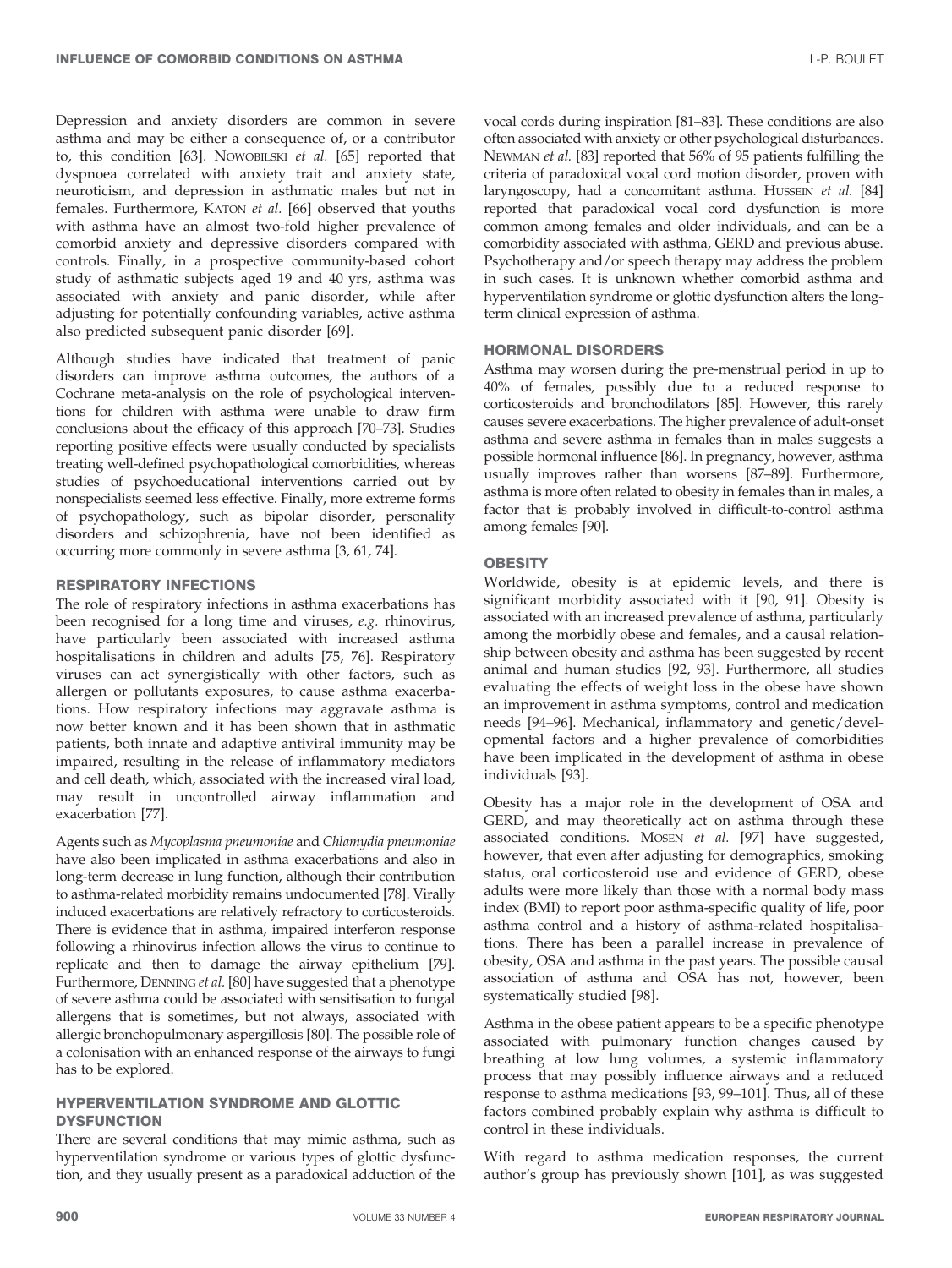in an analysis by PETERS-GOLDEN et al. [102], that obese asthmatic patients had a reduced response to inhaled corticosteroids. Furthermore, SUTHERLAND et al. [103] recently evaluated the relationship between BMI and glucocorticoid response in subjects with and without asthma, and also found that an elevated BMI was associated with blunted in vitro response to dexamethasone in overweight and obese patients with asthma. The mechanisms by which obesity could impair asthma medication responses are yet to be determined, but may involve mechanical factors or an underlying change in the type of inflammation, making it less responsive to current asthma medications. In this regard, a systemic inflammatory state may be observed in obesity, with increased circulating leukocytes and an increase of various cytokines [93]. Other mechanisms leading to a reduced response to corticosteroids, such as the presence of oxidative stress or a defect of the glucocorticoid receptor remain possible.

Furthermore, ENELI et al. [104] performed a systematic review of studies looking at the effects of weight loss and asthma outcomes. Of the 15 relevant studies evaluated, regardless of the type of intervention (surgical versus medical), all noted an improvement in at least one asthma outcome after weight loss, in patients of various ages and countries of origin, or of either sex.

#### COPD AND SMOKING

Smoking may lead to COPD, but may also affect asthma in the absence of an obvious COPD component [105–107]. Asthma and COPD are common conditions that should be distinguished in order to offer optimal treatment, even though they co-exist in many individuals [108–110]. COPD may develop in patients with pre-existing asthma who smoke, and can influence the underlying phenotype and treatment response [105, 110]. Compared with asthma, in general, a COPD diagnosis is suggested by a later age of presentation, a smoking history of >10 pack-yrs, less reversible airflow limitation, reduced elastic recoil, hyperinflation at rest and impaired diffusing capacity; a history of atopy favours a diagnosis of asthma, as does increased eosinophil count on induced sputum analysis.

The evidence is now irrefutable that active smoking is a major factor in modifying the phenotype of asthma and influencing both treatment response and outcomes. In this regard, we may not consider smoking as a disease, although nicotine dependence may be considered so. There is an association between nicotine dependence and psychopathology with high prevalence rates of these last being reported for smokers [111]. It is possible that, at least in some subjects, smoking requires an additional comorbid condition to influence asthma development or clinical expression, as recently suggested in a study showing that subjects with allergic rhinitis who smoke are at higher risk of developing asthma [112].

The current author's group has previously reported that young people with asthma and who smoke have early COPD-like features, such as more severe airway obstruction, lower carbon monoxide diffusion capacity and increased prevalence of chest tomodensitometry abnormalities [105]. LANGE et al. [106] also have demonstrated an accelerated decline in pulmonary function in people with asthma, which is even more marked in those who smoke. Furthermore, smoking is associated with neutrophilic airway inflammation, more difficult-to-control asthma and a reduced response to inhaled corticosteroids [105, 107, 113–115].

The mechanism by which corticosteroid response is reduced in asthmatic smokers is still uncertain but may be due to neutrophilic airway inflammatory phenotype, changes in glucocorticoid receptor  $\alpha/\beta$  ratio, and/or reduced histone deacetylase activity [114].

Therefore, asthma in smokers seems to represent a separate phenotype, and more research should be done on new therapeutic strategies that have been proposed for these patients in order to determine the optimal management approach [115].

Finally, the importance of smoking cessation in improving asthma outcomes, in addition to preventing other morbidities, should be stressed [116].

## ATOPIC DERMATITIS

There is epidemiological evidence that asthma and atopic dermatitis often overlap early in life, with the latter also being a risk factor for asthma and being associated with severe forms of this disease [117, 118].

# OTHER CONDITIONS

Allergic bronchopulmonary aspergillosis is occasionally observed in asthmatic patients and may lead to the development of central bronchiectasis. It is associated with high blood eosinophil and immunoglobulin E levels, positive skin tests and precipitins to Aspergillus, and it has been sometimes associated with severe asthma [119].

## HOW DO COMORBIDITIES INFLUENCE THE SEVERITY OF ASTHMA?

The conditions described above may modulate asthma severity in various ways. They may: 1) be responsible for the development, or an evolution towards, a different asthma phenotype (as is probably the case with obesity, smoking, aspirin intolerance and allergic bronchopulmonary aspergillosis); 2) be part of the same pathophysiological process  $(e.g.,)$ rhinitis and asthma, as per the united airways hypothesis); 3) act as confounding factors in the diagnosis or assessment of control (e.g. obesity and OSA); and/or 4) be associated with a specific exposure or condition that can modulate the clinical expression of asthma or affect the efficacy of or compliance to treatment (e.g. GERD, respiratory infections, smoking and psychological disturbances).

As stressed in current guidelines, identification of comorbidities should be part of the core management of all types of asthma, particularly in severe or refractory asthma [1–3, 120]. It has also been shown that more than one comorbidity may affect asthma in a given individual [10].

Among the mechanisms by which comorbid conditions such as obesity, smoking, infections and, possibly, OSA could influence asthma is the development of systemic inflammation. In this regard, SUTHERLAND et al. [121] looked at possible interactions between systemic and local inflammation in obese subjects with asthma; markers of systemic inflammation were increased with obesity, and T-helper type 2 cytokines were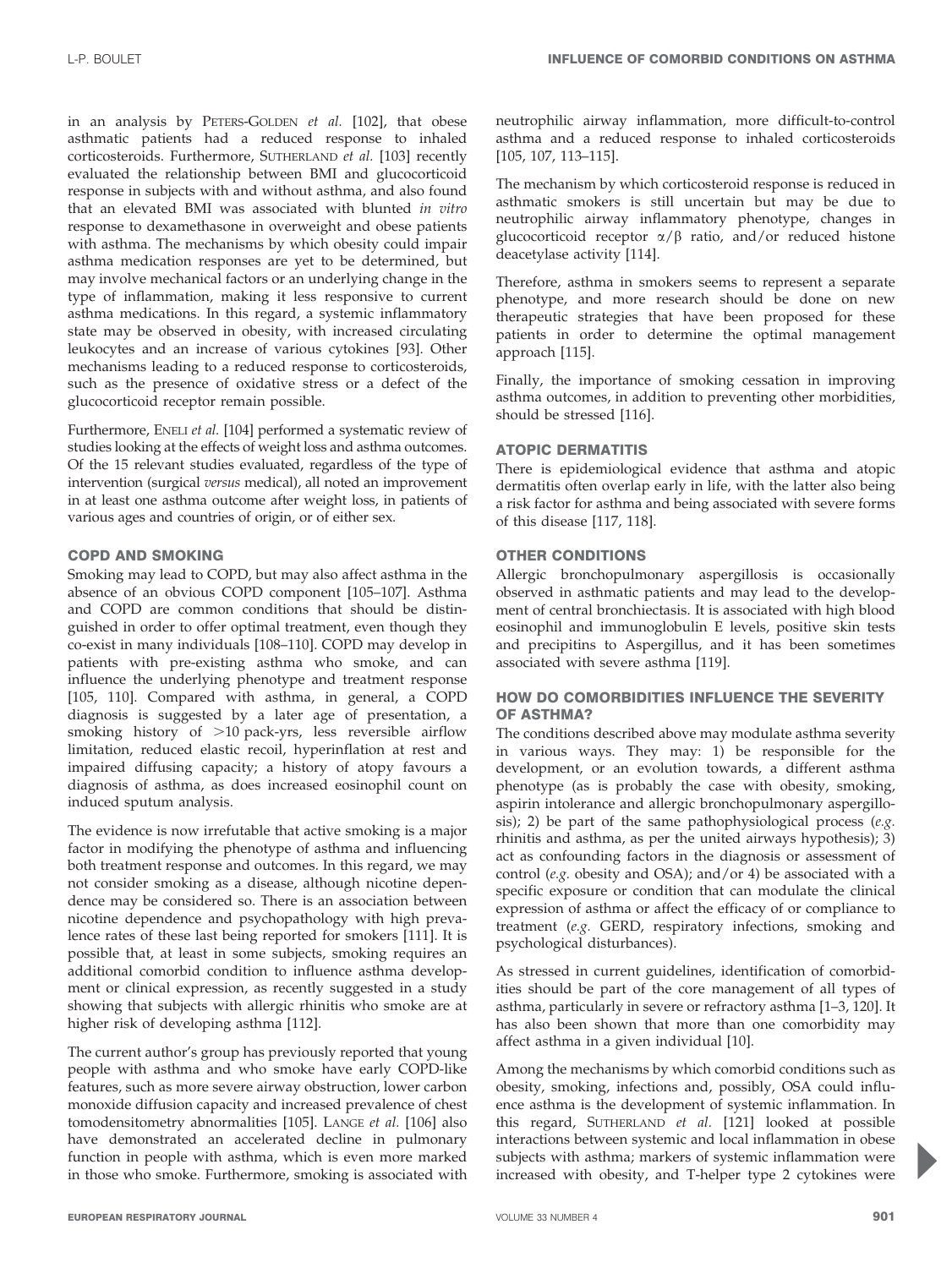increased with asthma, but no important interactions were identified. SUTHERLAND et al. [121] concluded that the link between obesity and asthma was unlikely to be explained by enhancement of the ''classical'' forms of airway inflammation resulting from the systemic inflammatory effects of obesity itself. However, other mechanisms may prevail, such as oxidative stress, although this remains to be studied.

### INVESTIGATION OF COMORBIDITIES IN ASTHMA PATIENTS

The identification of comorbidities it is now recognised as an integral part of the core management of asthma, particularly in more severe forms of the disease. Algorithm-based approaches incorporating key steps assessing underlying factors for severe asthma may be of assistance in detecting one or more potential causes for poor control and in establishing a diagnosis [2, 3, 120]. The investigations to be considered according to the suspected comorbid conditions are shown in table 1.

#### IMPLICATIONS OF THE PRESENCE OF ASTHMA COMORBIDITIES FOR CLINICAL CARE AND RESEARCH

With regard to clinical care, the presence of comorbidities has significant implications in terms of the evaluation and assessment of asthma control, and medication needs. It has been shown that many of these conditions may worsen asthma severity or render asthma control more difficult to achieve, in addition to altering the response to current asthma medications. This may result from a change in asthma phenotype, an increased or less responsive airway inflammation (e.g. polypoid rhinitis and smoking), or mechanical changes (e.g. obesity). Furthermore, assessment of asthma control criteria may be affected by sysmptoms (e.g. cough) that may be attributed to asthma but may be due to an associated rhinitis or GERD. This could lead to an inappropriate increase in asthma medication while it would be better to control the comorbidities. A systematic evaluation, not only of the presence of comorbid conditions, is necessary, but we have to ensure that these are also adequately treated/controlled, so that their effect on asthma is minimised.

| <b>TABLE 1</b>                                                   | Techniques to be considered for investigation of<br>asthma-related comorbidities |
|------------------------------------------------------------------|----------------------------------------------------------------------------------|
| Allergy skin testing                                             |                                                                                  |
| Rhinoscopy                                                       |                                                                                  |
| Sinus radiography/computed tomography                            |                                                                                  |
| Sputum bacteriological testing                                   |                                                                                  |
| Therapeutic trial of GERD with proton pump inhibitor or pH probe |                                                                                  |
| Sleep studies                                                    |                                                                                  |
| Precipitins for Aspergillus                                      |                                                                                  |
| Pulmonary function tests (including lung volume and DL,CO)       |                                                                                  |
| Chest radiography/computed tomography                            |                                                                                  |
| Bronchoscopy with or without bronchoalveolar lavage              |                                                                                  |
| Laryngoscopy                                                     |                                                                                  |
| Psychological evaluation                                         |                                                                                  |
| Induced sputum cell counts                                       |                                                                                  |

Additional tests may be required. GERD: gastro-oesophageal reflux disease: DL,CO: diffusion capacity of the lung for carbon monoxide.

With regard to research, the same principles apply. Furthermore, in randomised clinical trials, assessment of treatment responses may be affected by the presence of confounding factors. For example, if a subgroup includes more obese patients or some with a more marked smoking history, the effects of the therapy may differ.

## REMAINING QUESTIONS

Much remains to be known about the contribution of comorbid conditions to the clinical manifestations of asthma, particularly persistent or severe asthma. We need to determine what the best therapeutic approaches are, as well as the optimal and most efficient ways to identify these conditions. Among the most pressing questions are the following. 1) What is the specific contribution of various comorbidities to the severity of asthma, and by which mechanisms are they influencing asthma? 2) What is the impact of treatment of comorbidities on asthma severity and long-term clinical outcomes? 3) Does severe asthma ever exist without comorbidities? Answers to these questions should lead to an improvement in control of the disease, and possibly a reduction in its severity. Furthermore, much remains to be known regarding how comorbidities influence clinical trials with respect to the choice of asthma outcomes, study design and sample size calculations.

#### **CONCLUSIONS**

Numerous comorbidities are frequently associated with asthma and may influence the clinical expression and severity of asthma. They should be investigated and treated appropriately in order to determine their respective influence on asthma and improve asthma control. More research is needed to shed further light on the relationships between the various common comorbidities associated with asthma and the clinical features and outcomes of those suffering from asthma.

#### **REFERENCES**

- 1 Global Strategy for Asthma Management and Prevention. Global Initiative for Asthma (GINA), 2006. www.ginasthma.org Last updated: December 2007. Date last accessed: October 16, 2008.
- 2 American Thoracic Society, Proceedings of the ATS workshop on refractory asthma: current understanding, recommendations, and unanswered questions. Am J Respir Crit Care Med 2000; 162: 2341–2351.
- 3 Chanez P, Wenzel SE, Anderson GP, et al. Severe asthma in adults: what are the important questions? J Allergy Clin Immunol 2007; 119: 1337–1348.
- 4 Humbert M, Holgate S, Boulet LP, Bousquet J. Asthma control or severity: that is the question. Allergy 2007; 62: 95–101.
- 5 Bateman ED, Boushey HA, Bousquet J, et al. Can guideline-defined asthma control be achieved? The Gaining Optimal Asthma Control study. Am J Respir Crit Care Med 2004; 170: 836–844.
- 6 Boulet L, Becker A, Bowie D, et al. Implementing practice guidelines: a workshop on guidelines dissemination and implementation with a focus on asthma and COPD. Can Respir J 2006; 13: Suppl. A, 5–47.
- 7 Chapman KR, Boulet LP, Rea RM, Franssen E. Suboptimal asthma control: prevalence, detection and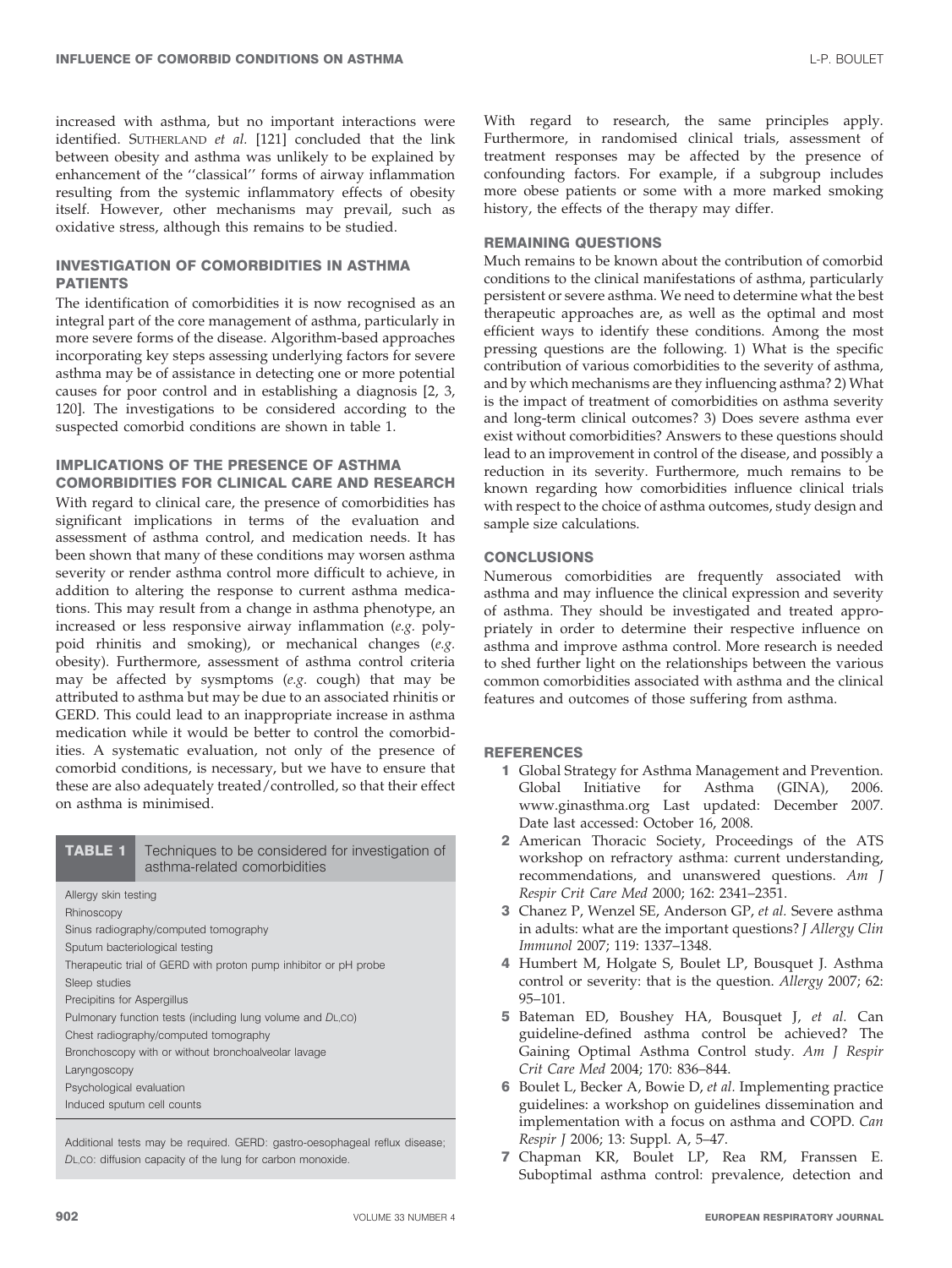consequences in general practice. Eur Respir J 2008; 31: 320–325.

- 8 Moore WC, Bleecker ER, Curran-Everett D, et al. Characterization of the severe asthma phenotype by the National Heart, Lung, and Blood Institute's Severe Asthma Research Program. J Allergy Clin Immunol 2007; 119: 405–413.
- 9 Wenzel SE, Busse WW, the National Heart, Lung, and Blood Institute's Severe Asthma Research Program, Severe asthma: lessons from the Severe Asthma Research Program. J Allergy Clin Immunol 2007; 119: 14–21.
- 10 ten Brinke A, Sterk PJ, Masclee AA, et al. Risk factors of frequent exacerbations in difficult-to-treat asthma. Eur Respir J 2005; 5: 812–818.
- 11 Holgate ST, Holloway J, Wilson S, et al. Understanding the pathophysiology of severe asthma to generate new therapeutic opportunities. J Allergy Clin Immunol 2006; 117: 496–506.
- 12 Bousquet J, Khaltaev N, Cruz AA, et al. Allergic Rhinitis and its Impact on Asthma (ARIA) 2008 update (in collaboration with the World Health Organization, GA<sup>2</sup>LEN and AllerGen). Allergy 2008; 63: Suppl. 86, 8–160.
- 13 Guerra S, Sherrill DL, Martinez FD, Barbee RA. Rhinitis as an independent risk factor for adult-onset asthma. J Allergy Clin Immunol 2002; 109: 419–425.
- 14 Shaaban R, Zureik M, Soussan D, et al. Rhinitis and onset of asthma: a longitudinal population-based study. Lancet 2008; 372: 1049–1057.
- 15 Peters S. The impact of comorbid atopic disease on asthma: clinical expression and treatment. J Asthma 2007; 44: 149–161.
- 16 Greisner WA 3rd, Settipane RJ, Settipane GA. The course of asthma parallels that of allergic rhinitis: a 23-year follow-up study of college students. Allergy Asthma Proc 2000; 21: 371–375.
- 17 Price D, Zhang Q, Kocevar VS, Yin DD, Thomas M. Effect of a concomitant diagnosis of allergic rhinitis on asthmarelated health care use by adults. Clin Exp Allergy 2005; 35: 282–287.
- 18 Schatz M, Zeiger RS, Chen W, Yang SJ, Corrao MA, Quinn VP. The burden of rhinitis in a managed care organization. Ann Allergy Asthma Immunol 2008; 101: 240–247.
- 19 Rowe-Jones JM. The link between the nose and lung, perennial rhinitis and asthma – is it the same disease? Allergy 1997; 52: 20–28.
- 20 Togias A. Mechanisms of nose-lung interaction. Allergy 1999; 54: Suppl. 57, 94–105.
- 21 Braunstahl GJ, Kleinjan A, Overbeek SE, Prins JB, Hoogsteden HC, Fokkens WJ. Segmental bronchial provocation induces nasal inflammation in allergic rhinitis patients. Am J Respir Crit Care Med 2000; 161: 2051–2057.
- 22 Braunstahl GJ, Overbeek SE, Kleinjan A, Prins JB, Hoogsteden HC, Fokkens WJ. Nasal allergen provocation induces adhesion molecule expression and tissue eosinophilia in upper and lower airways. J Allergy Clin Immunol 2001; 107: 469–476.
- 23 Braunstahl GJ, Hellings PW. Allergic rhinitis and asthma: the link further unraveled. Curr Opin Pulm Med 2003; 9: 46–51.
- 24 Togias AG. Systemic immunologic and inflammatory aspects of allergic rhinitis. J Allergy Clin Immunol 2000; 106: Suppl. 5, S247–S250.
- 25 Togias A. Rhinitis and asthma: evidence for respiratory system integration. J Allergy Clin Immunol 2003; 111: 1171–1183.
- 26 Nolte H, Nepper-Christensen S, Backer V. Unawareness and undertreatment of asthma and allergic rhinitis in a general population. Respir Med 2006; 100: 354–362.
- 27 Dixon AE, Raymond DM, Suratt BT, Bourassa LM, Irvin CG. Lower airway disease in asthmatics with and without rhinitis. Lung 2008; 186: 361–368.
- 28 Philip G, Nayak AS, Berger WE, et al. The effect of montelukast on rhinitis symptoms in patients with asthma and seasonal allergic rhinitis. Curr Med Res Opin 2004; 20: 1549–1558.
- 29 Lanier BQ, Corren J, Lumry W, Liu J, Fowler-Taylor A, Gupta N. Omalizumab is effective in the long-term control of severe allergic asthma. Ann Allergy Asthma Immunol 2003; 91: 154–159.
- 30 Dixon AE, Kaminsky DA, Holbrook JT, Wise RA, Shade DM, Irvin CG. Allergic rhinitis and sinusitis in asthma: differential effects on symptoms and pulmonary function. Chest 2006; 130: 429–435.
- 31 Gaugris S, Sazonov-Kocevar V, Thomas M. Burden of concomitant allergic rhinitis in adults with asthma. J Asthma 2006; 43: 1–7.
- 32 Humbert M, Boulet LP, Niven RM, Panahloo Z, Blogg M, Ayre G. Omalizumab therapy: patients who achieve greatest benefit for their asthma experience greatest benefit for rhinitis. Allergy 2009; 64: 81–84.
- 33 Crystal-Peters J, Neslusan C, Crown WH, Torres A. Treating allergic rhinitis in patients with comorbid asthma: the risk of asthma-related hospitalizations and emergency department visits. J Allergy Clin Immunol 2002; 109: 57–62.
- 34 Baiardini I, Braido F, Tarantini F, et al. ARIA-suggested drugs for allergic rhinitis: what impact on quality of life? A GA<sup>2</sup>LEN review. Allergy 2008; 63: 660-669.
- 35 Price DB, Swern A, Tozzi CA, Philip G, Polos P. Effect of montelukast on lung function in asthma patients with allergic rhinitis: analysis from the COMPACT trial. Allergy 2006; 61: 737–742.
- 36 Jacobsen L, Niggemann B, Dreborg S, et al. Specific immunotherapy has long-term preventive effect of seasonal and perennial asthma: 10-year follow-up on the PAT study. Allergy 2007; 62: 943–948.
- 37 Polosa R, Al-Delaimy WK, Russo C, Piccillo G, Sarvà M. Greater risk of incident asthma cases in adults with allergic rhinitis and effect of allergen immunotherapy: a retrospective cohort study. Respir Res 2005; 6: 153.
- 38 Warner JO. A double-blinded, randomized, placebocontrolled trial of cetirizine in preventing the onset of asthma in children with atopic dermatitis: 18 months' treatment and 18 months' posttreatment follow-up. J Allergy Clin immunol 2001; 108: 929–937.
- 39 Bresciani M, Paradis L, Des Roches A, et al. Rhinosinusitis in severe asthma. J Allergy Clin Immunol 2001; 107: 73–80.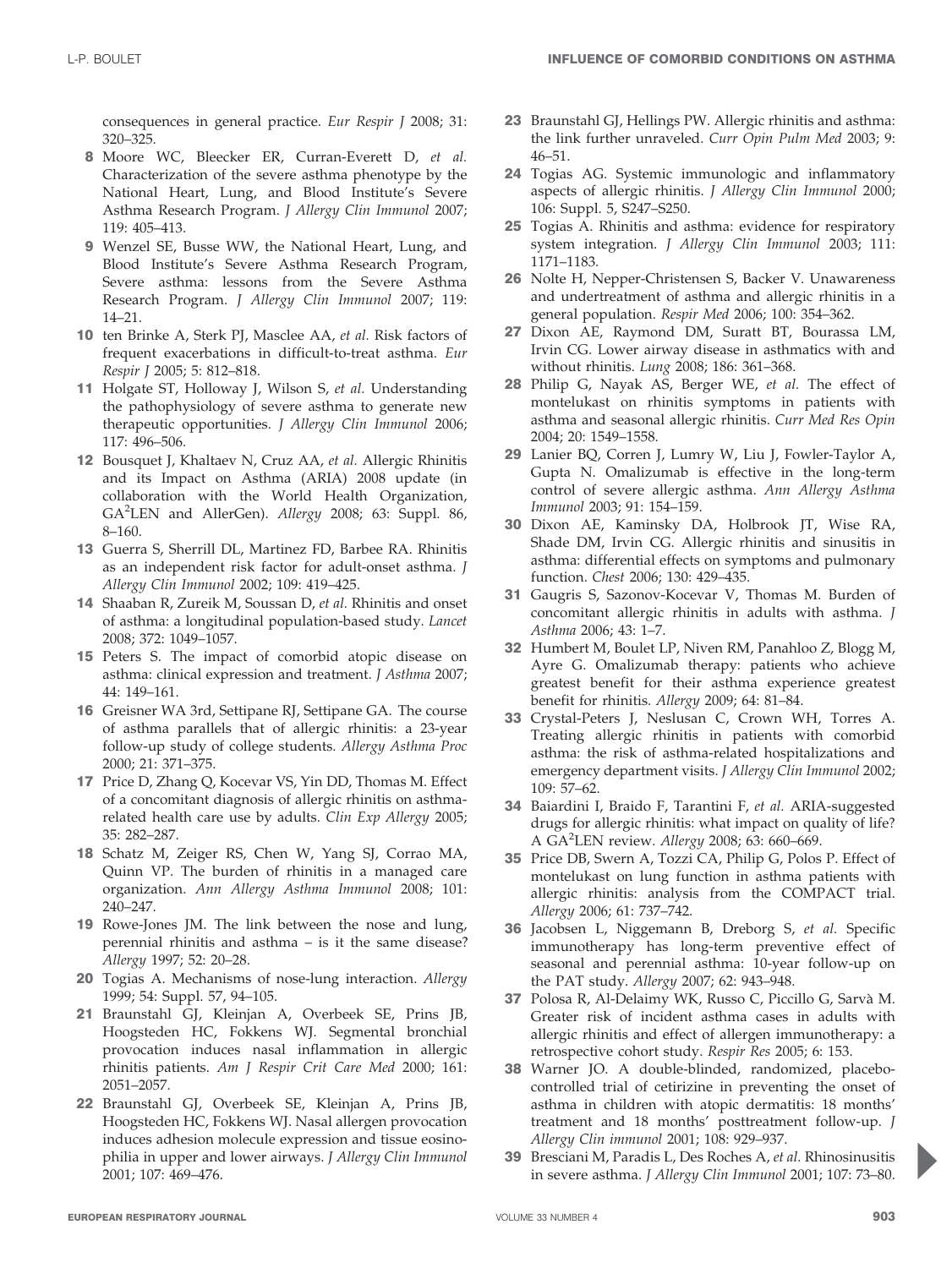- 40 ten Brinke A, Grootendorst DC, Schmidt JT, De Bruine FT, van Buchem MA, Sterk PJ. Chronic sinusitis in severe asthma is related to sputum eosinophilia. J Allergy Clin Immunol 2002; 109: 621–626.
- 41 Lamblin C, Bolard F, Gosset P, et al. Bronchial interleukin-5 and eotaxin expression in nasal polyposis. Relationship with (a)symptomatic bronchial hyperresponsiveness. Am J Respir Crit Care Med 2001; 163: 1226–1232.
- 42 Poly Otto BA, Wenzel SE. The role of cytokines in chronic rhinosinusitis with nasal polyps. Curr Opin Otolaryngol Head Neck Surg 2008; 16: 270–274.
- 43 Ceylan E, Gencer M, San I. Nasal polyps and the severity of asthma. Respirology 2007; 12: 272–276.
- 44 Tsicopoulos A, Shimbara A, de Nadai P, et al. Involvement of IL-9 in the bronchial phenotype of patients with nasal polyposis. J Allergy Clin Immunol 2004; 113: 462–469.
- 45 Bilodeau L, Boulay ME, Boisvert P, Boulet LP. Asthma control and airway obstruction in asthmatic patients with versus without polypoid rhinitis. Am J Respir Crit Care Med 2007; 175: A198.
- 46 Harding SM. The potential role of gastroesophageal reflux in asthma. Minerva Gastroenterol Dietol 2001; 47: 75–83.
- 47 Havemann BD, Henderson CA, El-Serag HB. The association between gastro-oesophageal reflux disease and asthma: a systematic review. Gut 2007; 56: 1654–1664.
- 48 Field SK, Gelfand GA, McFadden SD. The effects of antireflux surgery on asthmatics with gastroesophageal reflux. Chest 1999; 116: 766–774.
- 49 Gibson PG, Henry RL, Coughlan JL. Gastro-oesophageal reflux treatment for asthma in adults and children. Cochrane Database Syst Rev 2003; 2: CD001496.
- 50 Littner MR, Leung FW, Ballard ED 2nd, Huang B, Samra NK, Lansoprazole Asthma Study Group. Effects of 24 weeks of lansoprazole therapy on asthma symptoms, exacerbations, quality of life, and pulmonary function in adult asthmatic patients with acid reflux symptoms. Chest 2005; 128: 1128–1135.
- 51 Coughlan JL, Gibson PG, Henry RL. Medical treatment for reflux oesophagitis does not consistently improve asthma control: a systematic review. Thorax 2001; 56: 198–204.
- 52 Yigla M, Tov N, Solomonov A, Rubin AH, Harlev D. Difficult-to-control asthma and obstructive sleep apnea. J Asthma 2003; 40: 865–871.
- 53 Young T, Palta M, Dempsey J, Skatrud J, Weber S, Badr S. The occurrence of sleep-disordered breathing among middle-aged adults. N Eng J Med 1993; 328: 1230–1235.
- 54 Boulet LP, Hamid Q, Bacon SL, et al. Symposium on obesity and asthma - November 2, 2006. Can Respir J 2007; 14: 201–208.
- 55 Zamarron C, García Paz V, Riveiro A. Obstructive sleep apnea syndrome is a systemic disease. Current evidence. Eur J Intern Med 2008; 19: 390–398.
- 56 Devouassoux G, Lévy P, Rossini E, et al. Sleep apnea is associated with bronchial inflammation and continuous positive airway pressure-induced airway hyperresponsiveness. J Allergy Clin Immunol 2007; 119: 597–603.
- 57 Lafond C, Sériès F, Lemière C. Impact of CPAP on asthmatic patients with obstructive sleep apnoea. Eur Respir J 2007; 29: 307–311.
- 58 Nouwen A, Freeston MH, Labbe R, Boulet LP. Psychological factors associated with emergency room visits among asthmatic patients. Behav Modif 1999; 23: 217–233.
- 59 Lehrer P, Feldman J, Giardino N, Song HS, Schmaling K. Psychological aspects of asthma. J Consult Clin Psychol 2002; 70: 691–711.
- 60 Miles JF, Garden GM, Tunnicliffe WS, Cayton RM, Ayres JG. Psychological morbidity and coping skills in patients with brittle and non-brittle asthma: a case– control study. Clin Exp Allergy 1997; 27: 1151–1159.
- 61 ten Brinke A, Ouwerkerk ME, Bel EH, Spinhoven P. Similar psychological characteristics in mild and severe asthma. J Psychosom Res 2001; 50: 7–10.
- 62 Lavoie KL, Bacon SL, Barone S, Cartier A, Ditto B, Labrecque M. What is worse for asthma control and quality of life: depressive disorders, anxiety disorders, or both? Chest 2006; 130: 1039–1047.
- 63 Heaney LG, Conway E, Kelly C, Gamble J. Prevalence of psychiatric morbidity in a difficult asthma population: relationship to asthma outcome. Respir Med 2005; 99: 1152–1159.
- 64 Feldman JM, Siddique MI, Morales E, Kaminski B, Lu SE, Lehrer PM. Psychiatric disorders and asthma outcomes among high-risk inner-city patients. Psychosom Med 2005; 67: 989–996.
- 65 Nowobilski R, Furgał M, Czyz P, et al. Psychopathology and personality factors modify the perception of dyspnea in asthmatics. J Asthma 2007; 44: 203–207.
- 66 Katon W, Lozano P, Russo J, McCauley E, Richardson L, Bush T. The prevalence of DSM-IV anxiety and depressive disorders in youth with asthma compared with controls. J Adolesc Health 2007; 41: 455–463.
- 67 Wainwright NW, Surtees PG, Wareham NJ, Harrison BD. Psychosocial factors and incident asthma hospital admissions in the EPIC-Norfolk cohort study. Allergy 2007; 62: 554–560.
- 68 Forbes L, Harvey S, Newson R, et al. Risk factors for accident and emergency (A&E) attendance for asthma in inner city children. Thorax 2007; 62: 855–860.
- 69 Hasler G, Gergen PJ, Kleinbaum DG, et al. Asthma and panic in young adults: a 20-year prospective community study. Am J Respir Crit Care Med 2005; 171: 1224–1230.
- 70 Lehrer PM, Karavidas MK, Lu SE, et al. Psychological treatment of comorbid asthma and panic disorder: a pilot study. J Anxiety Disord 2008; 22: 671–683.
- 71 Yorke J, Fleming SL, Shuldham C. A systematic review of psychological interventions for children with asthma. Pediatr Pulmonol 2007; 42: 114–124.
- 72 Rimington LD, Davies DH, Lowe D, Pearson MG. Relationship between anxiety, depression, and morbidity in adult asthma patients. Thorax 2001; 56: 266–721.
- 73 Dahlem NW, Kinsman RA, Horton DJ. Panic-fear in asthma: requests for as-needed medications in relation to pulmonary function measurements. J Allergy Clin Immunol 1977; 60: 295–300.
- 74 Kuehn BM. Asthma linked to psychiatric disorders. JAMA 2008; 299: 158–160.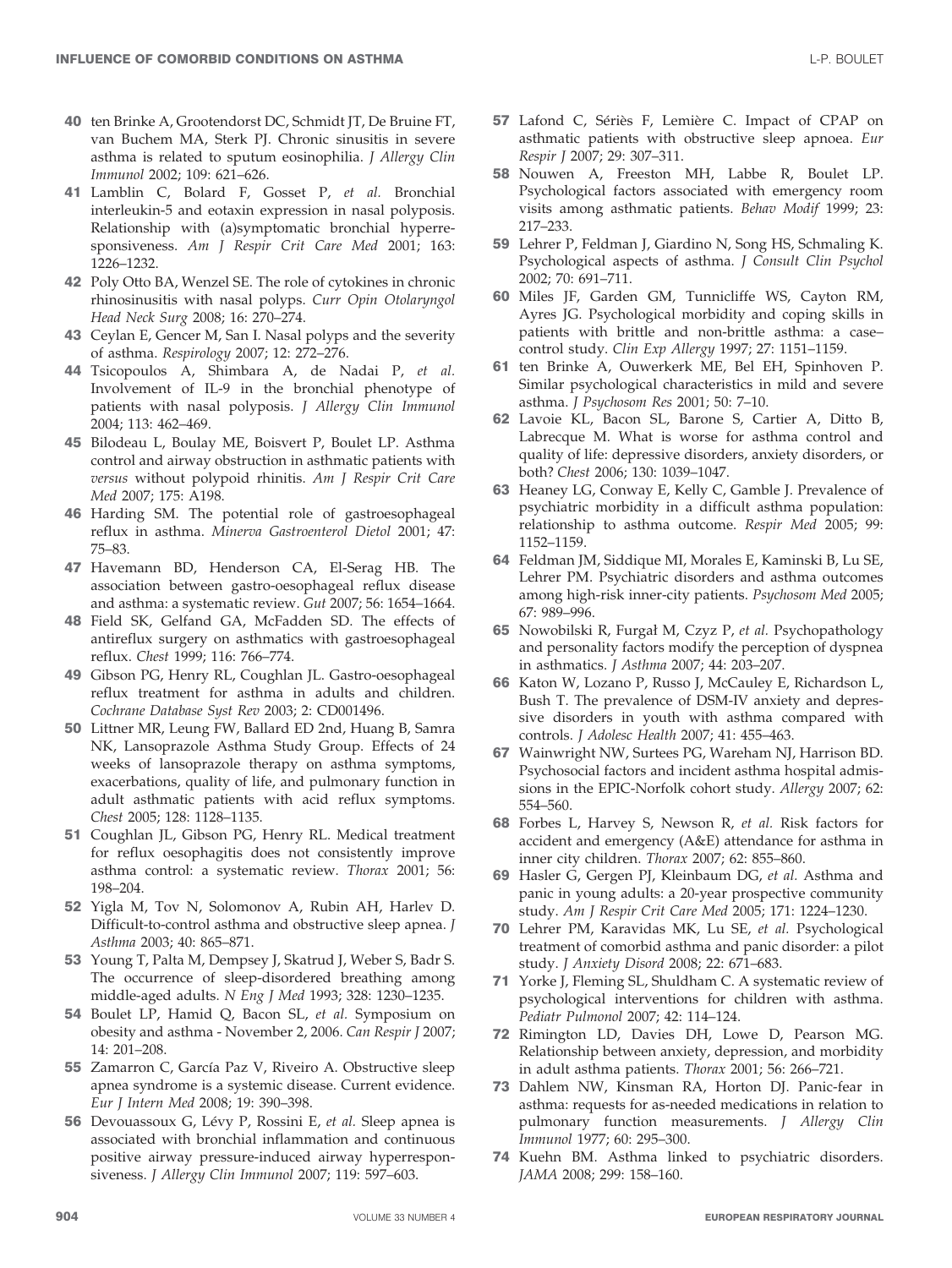- 75 FitzGerald JM, Gibson PG. Asthma exacerbations. 4: Prevention. Thorax 2006; 61: 992–999.
- 76 Johnston NW, Johnston SL, Norman GR, Dai J, Sears MR. The September epidemic of asthma hospitalization: school children as disease vectors. J Allergy Clin Immunol 2006; 117: 557–562.
- 77 Mallia P, Johnston SL. How viral infections cause exacerbation of airway diseases. Chest 2006; 130: 1203–1210.
- 78 Sutherland ER, Martin RJ. Asthma and atypical bacterial infection. Chest 2007; 132: 1962–1966.
- 79 Chen Y, Hamati E, Lee PK, et al. Rhinovirus induces airway epithelial gene expression through doublestranded RNA and IFN-dependent pathways. Am J Respir Cell Mol Biol 2006; 34: 192–203.
- 80 Denning DW, O'Driscoll BR, Hogaboam CM, Bowyer P, Niven RM. The link between fungi and severe asthma: a summary of the evidence. Eur Respir J 2006; 27: 615-626.
- 81 el-Hai H, Weinberger M. Exercise-induced hyperventilation: a pseudoasthma syndrome. Ann Allergy Asthma Immunol 1999; 82: 574–578.
- 82 Newman KB, Mason UG, Schmaling KB. Clinical features of vocal cord dysfunction. Am J Respir Crit Care Med 1995; 152: 1382–1386.
- 83 Ibrahim WH, Gheriani HA, Almohamed AA, Raza T. Paradoxical vocal cord motion disorder: past, present and future. Postgrad Med J 2007; 83: 164–172.
- 84 Husein OF, Husein TN, Gardner R, et al. Formal psychological testing in patients with paradoxical vocal fold dysfunction. Laryngoscope 2008; 118: 740–747.
- 85 Brenner BE, Holmes TM, Mazal B, Carmago CA Jr. Relation between phase of the menstrual cycle and asthma presentations in the emergency department. Thorax 2005; 60: 806–809.
- 86 Postma DS. Gender differences in asthma development and progression. Gend Med 2007; 4: Suppl. B, S133–S146.
- 87 Rey E, Boulet LP. Asthma in pregnancy. BMJ 2007; 334: 582–585.
- 88 Schatz M. Interrelations between asthma and pregnancy: a literature review. J Allergy Clin Immunol 1999; 158: S330–S336.
- 89 Juniper EF, Daniel EE, Roberts RS, Kline PA, Hargreave FE, Newhouse MT. Improvement in airway responsiveness and asthma severity during pregnancy. A prospective study. Am Rev Respir Dis 1989; 140: 924–931.
- 90 Boulet LP, Des Cormiers A. The link between obesity and asthma: a Canadian perspective. Can Respir J 2007; 14: 217–220.
- 91 Obesity: preventing and managing the global epidemic. Report of a WHO consultation. World Health Organ Tech Rep Ser 2000; 894: 1–253.
- 92 Shore SA, Johnston RA. Obesity and asthma. Pharmacol Ther 2006; 110: 83–102.
- 93 Shore SA. Obesity and asthma: possible mechanisms. J Allergy Clin Immunol 2008; 121: 1087–1093.
- 94 Shore SA. Obesity and asthma: implications for treatment. Curr Opin Pulm Med 2007; 13: 56–62.
- 95 Aaron SD, Fergusson D, Dent R, Chen Y, Vandemheen KL, Dales RE. Effect of weight reduction on respiratory function and airway reactivity in obese women. Chest 2004; 125: 2046–2052.
- 96 Maniscalco M, Zedda A, Faraone S, et al. Weight loss and asthma control in severely obese asthmatic females. Respir Med 2008; 102: 102–108.
- 97 Mosen DM, Schatz M, Magid DJ, Camargo CA Jr. The relationship between obesity and asthma severity and control in adults. J Allergy Clin Immunol 2008; 122: 507–511.
- 98 Kasasbeh A, Kasasbeh E, Krishnaswamy G. Potential mechanisms connecting asthma, esophageal reflux, and obesity/sleep apnea complex – a hypothetical review. Sleep Med Rev 2007; 11: 47–58.
- 99 Lessard A, Turcotte H, Cormier Y, Boulet LP. Obesity and asthma: a specific phenotype? Chest 2008; 134: 317–323.
- 100 Saint-Pierre P, Bourdin A, Chanez P, Daures JP, Godard P. Are overweight asthmatics more difficult to control? Allergy 2006; 61: 79–84.
- 101 Boulet LP, Franssen E. Influence of obesity on response to fluticasone with or without salmeterol in moderate asthma. Respir Med 2007; 101: 2240–2247.
- 102 Peters-Golden M, Swern A, Bird SS, Hustad CM, Grant E, Edelman JM. Influence of body mass index on the response to asthma controller agents. Eur Respir J 2006; 27: 495–503.
- 103 Sutherland ER, Goleva E, Strand M, Beuther DA, Leung DY. Body mass and glucocorticoid response in asthma. Am J Respir Crit Care Med. 2008; 178: 682–687.
- 104 Eneli IU, Skybo T, Camargo CA Jr. Weight loss and asthma: a systematic review. Thorax 2008; 63: 671–676.
- 105 Boulet LP, Lemière C, Archambault F, Carrier G, Descary MC, Deschesnes F. Smoking and asthma: clinical and radiologic features, lung function, and airway inflammation. Chest 2006; 129: 661–668.
- 106 Lange P, Parner J, Vestbo J, Schnohr P, Jensen G. A 15 year follow-up study of ventilatory function in adults with asthma. N Engl J Med 1998; 339: 1194–1200.
- 107 Livingston E, Thomson NC, Chalmers GW. Impact of smoking on asthma therapy: a critical review of clinical evidence. Drugs 2005; 65: 1521–1536.
- 108 Abramson M, Matheson M, Wharton C, Sim M, Walters EH. Prevalence of respiratory symptoms related to chronic obstructive pulmonary disease and asthma among middle aged and older adults. Respirology 2002; 7: 325–331.
- 109 Soriano JB, Davis KJ, Coleman B, Visick G, Mannino D, Pride NB. The proportional Venn diagram of obstructive lung disease: two approximations from the United States and the United Kingdom. Chest 2003; 124: 474–481.
- 110 Guerra S. Overlap of asthma and chronic obstructive pulmonary disease. Curr Opin Pulm Med 2005; 11: 7–13.
- 111 Breslau N, Kilbey MM, Andreski P. Nicotine dependence and major depression. New evidence from a prospective investigation. Arch Gen Psychiatry 1993; 50: 31–35.
- 112 Polosa R, Knoke JD, Russo C, et al. Cigarette smoking is associated with a greater risk of incident asthma in allergic rhinitis. J Allergy Clin Immunol 2008; 121: 1428–1434.
- 113 St-Laurent J, Bergeron C, Pagé N, Couture C, Laviolette M, Boulet LP. Influence of smoking on airway inflammation and remodeling in asthma. Clin Exper Allergy 2008; 38: 1582–1589.
- 114 Thomson NC, Shepherd M, Spears M, Chaudhuri R. Corticosteroid insensitivity in smokers with asthma: